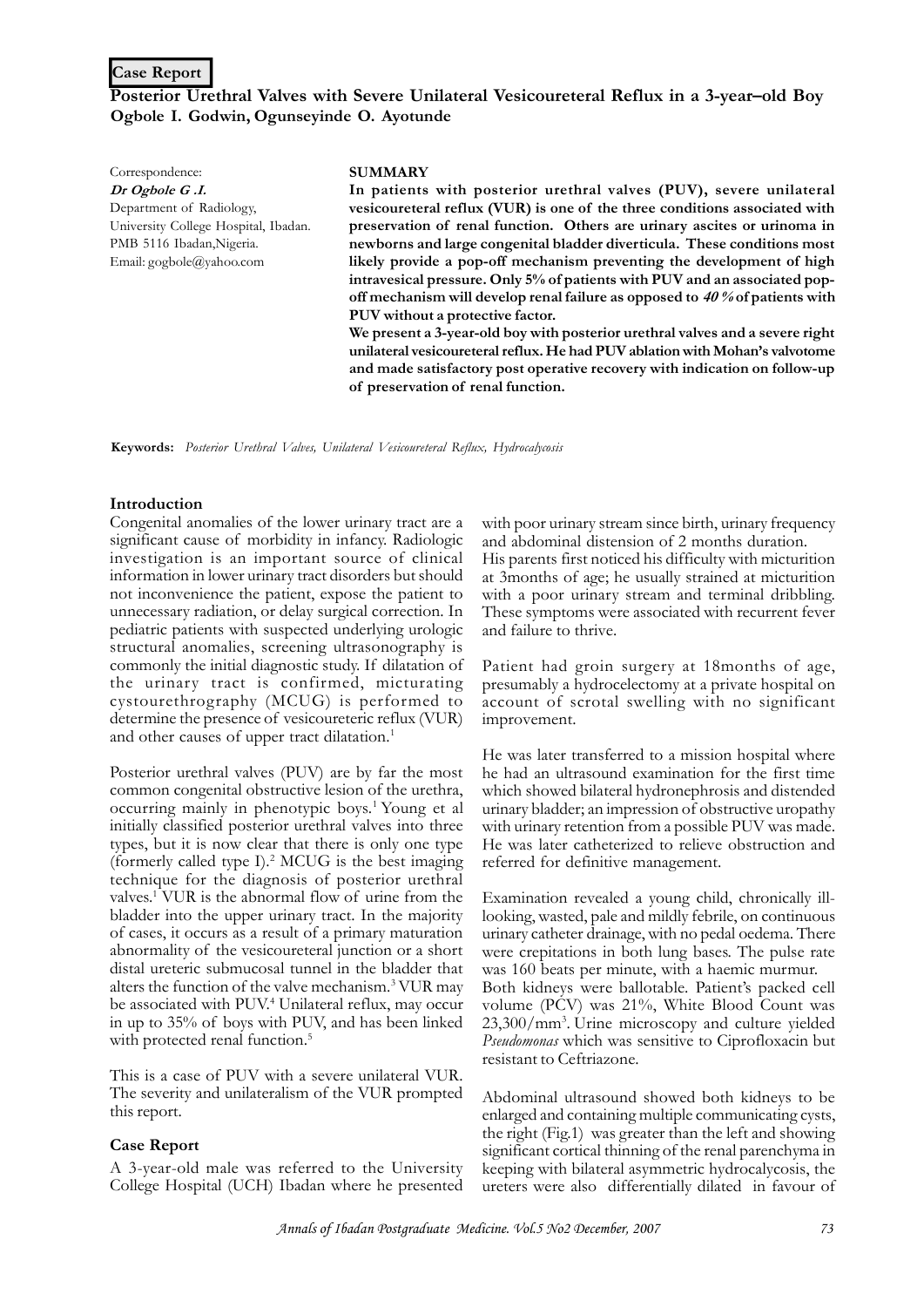the right. The urinary bladder showed a thickened and irregular wall and outline.

MCUG (Fig.2 and 3) revealed a dilated posterior urethra, irregular bladder outline with trabeculations, tortuous dilated right ureter and grade V vesicoureteral reflux.

Electrolyte and urea examination showed mild hyponatriemia and acidosis. He was placed on Ceftriazone which was later changed to Ciprofloxacin based on culture results.

He improved significantly and had posterior urethral valve ablation with the Mohan's urethral valvotome under general anesthesia on the 12<sup>th</sup> day of admission. Post operative period was uneventful and patient was discharged home on urethral catheter to be followed up at the surgical out patient clinic.

He was later seen at the clinic with good urinary stream with no difficulty in micturition following removal of catheter 2 weeks post surgery. Follow-up abdominal ultrasound done 4 weeks afterwards showed a 1.3 cm reduction right renal length with persistent marked hydrocalycosis, the left however showed no significant change in renal size and with only minimal calyceal dilatation. Electrolytes, urea and creatinine values also obtained were within normal limits. An intravenous urogram (IVU) or a radionuclide renal imaging study was not requested to assess individual renal function.

The patient was subsequently lost to follow-up.



Fig.1 Ultrasound image showing the right kidney with markedly dilated calyces (c) and thinning of the renal parenchyma.



Fig. 2 MCUG image (anterio-posterior view) showing a dilated posterior urethra (arrow), bladder trabeculations (\*) and right vesicoureteric reflux. The dilated posterior urethra assumes a "spinning top"/ "electric bulb" appearance (arrow).



Fig. 3 MCUG image (antero-posterior view) showing massive reflux with tortuousity of entire dilated right ureter and ballooning of the calyceal system.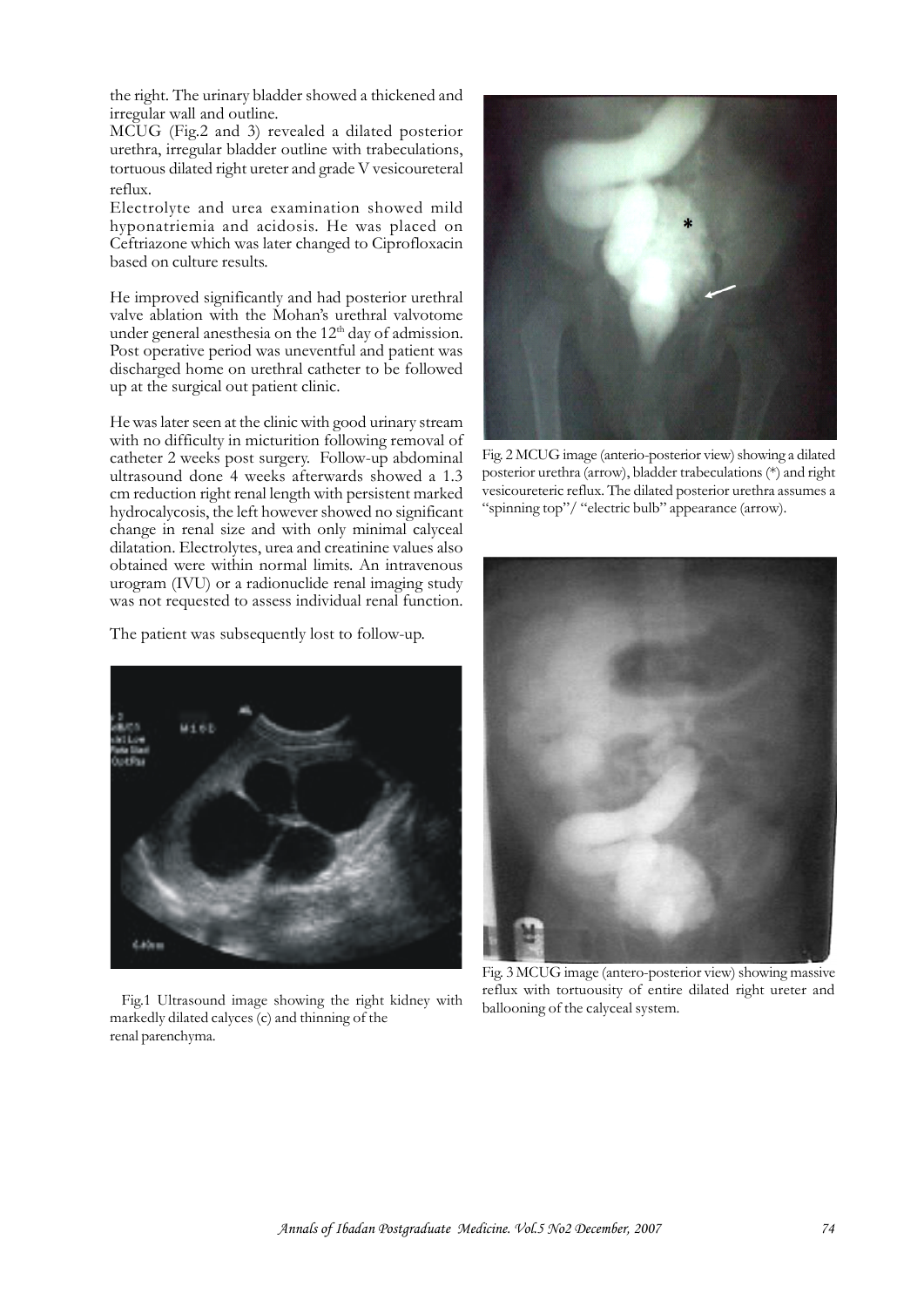### **Discussion**

Management of PUV remains a clinical challenge, requiring active management from infancy into adulthood to avoid progressive dysfunction and deterioration of both the upper and lower urinary tracts.<sup>6</sup>

PUV results from the formation of a thick, valve-like membrane from tissue of Wolffian duct origin that course obliquely from the verumontanum to the most distal portion of the prostatic urethra. In essence, the valve is a diaphragm, but because it is more rigid along its line of fusion, progressive distention during voiding causes it to become bilobed or sail-like <sup>7</sup>

MCUG is the best imaging technique for the diagnosis of posterior urethral valves. Radiologic findings include dilatation and elongation of the posterior urethra and, occasionally, a linear radiolucent band corresponding to the valve. <sup>8</sup>The bladder neck becomes hypertrophic and appears narrow in relation to the dilated posterior urethra. Any cause of bladder outlet obstruction such as PUV will cause bladder trabeculation or thickening of the wall (Fig 3). VUR with gross hydronephrosis, dysplastic kidneys, and urine ascites are common findings.<sup>8</sup> VUR occurs in nearly 50% of patients. Bladder trabeculation, hypertrophy, and diverticula are also demonstrated at  $\text{M\text{\sc CUG}}$ . 7, 8

Prenatal ultrasound is actually the usual method of detecting posterior urethral valves.<sup>9</sup>Abnormalities are most evident when the valves cause severe obstruction and these may include oligohydramnios, bladder distention, and, occasionally, fetal posterior urethral dilatation.

PUV represents a spectrum of obstruction severity. The degree of obstruction caused by this abnormality varies considerably depending on the configuration of the obstructive membrane within the urethra. The morbidity of PUV is not limited merely to transient urethral obstruction; however, the congenital obstruction of the urinary tract at a critical time in organogenesis can have a profound and lifelong effect on kidney, ureteral, and bladder function. Diagnosis usually is made before or at birth when a boy is evaluated for antenatal hydronephrosis. Before the era of prenatal sonography, PUV was discovered during evaluation of urinary tract infection (UTI), voiding dysfunction, or renal failure. In the case presented even though symptoms were present since birth diagnosis was not made until much later after episodes of UTI, urinary retention, and hydronephrosis.<sup>6</sup> While rare, adult presentation of PUV has been described in case reports, $10, 11$  with symptoms varying from obstructive voiding symptoms to post ejaculatory dysuria.

In the presonography era, late presentation of PUV was considered a good prognostic sign suggestive of a lesser degree of obstruction. Diurnal enuresis in boys older than 5 years, secondary diurnal enuresis, voiding pain or dysfunction, and decreased force of stream

may indicate the presence of PUV. It is sometimes discovered during evaluation of abdominal mass or renal failure. Hydronephrosis or proteinuria found on examination for unrelated conditions may be the first sign of PUV.

VUR commonly is associated with PUV as demonstrated in this patient. In the majority of cases, it occurs as a result of a primary maturation abnormality of the vesicoureteral junction or a short distal ureteric submucosal tunnel in the bladder that alters the function of the valve mechanism.<sup>3</sup>This patient had severe unilateral VUR, characterized by gross dilatation and tortuosity of the right ureter; gross dilatation of the renal pelvis and calyces; papillary impressions were no longer visible in the majority of the calyces, regarded as a Grade V, based on the International Reflux Committee Study.<sup>12</sup>

Its unilateral nature may be due to the preservation of the sphinteric tone and the function of the valve mechanism at the vesicoureteral junction on the left. Regardless of the age of the patient, the existence of bilateral reflux at the time of presentation implies a worse prognosis than does unilateral or no reflux.<sup>13</sup>

VUR associated with PUV, is generally secondary to elevated intravesical pressures. Recurrent UTIs are common in patients with PUV. Elevated intravesical pressures predispose patients to infection, possibly by altering urothelial blood flow.

Additionally, patients with PUV may have elevated post-voidal residual urine volumes, leading to stasis of urine. Dilated upper urinary tracts, with or without VUR, further elevate the risk of UTI. UTI management is usually directed at lowering bladder pressures (anticholinergic medication), lowering postvoidal residual urine volume (via clean intermittent catheterization), and, at times, administering prophylactic antibiotics. <sup>6</sup> VUR predisposes to pyelonephritis because it carries bacteria from the bladder to the upper urinary tract.<sup>14</sup> This was well demonstrated in this patient who had recurrent intermittent fevers and whose urine culture grew *Pseudomonas*. The majority of pediatric patients who develop renal scars after a urinary tract infection have VUR, and higher grades of reflux are associated with an increase in parenchymal scarring.<sup>15</sup> Detection of VUR in neonates and infants is particularly important because these patients are more predisposed to the formation of renal scars than are older children.<sup>16</sup>

Reflux nephropathy is a common cause of renal failure; therefore, it is important that this condition be detected as early as possible to allow prompt prophylactic antibiotic treatment and hopefully reduce the risk of scarring and reflux nephropathy<sup>17</sup>. Reflux is also the most common cause of antenatal hydronephrosis, being responsible for  $40\%$  of intrauterine cases<sup>18</sup>.

MCUG should be used as was done in this case to document the presence of VUR and to determine the